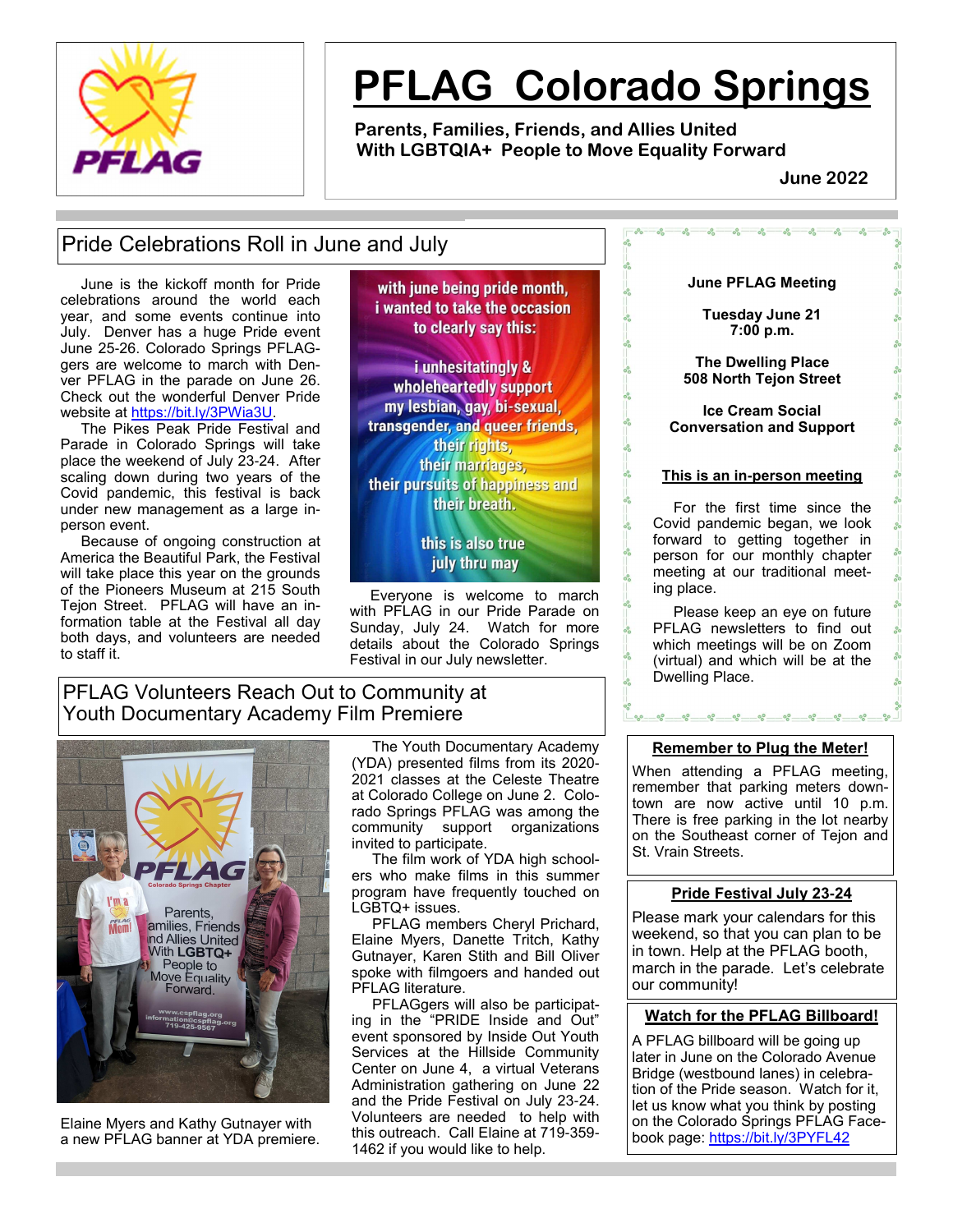# Join PFLAG at the Off The Street Breakfast July 14!

Sign up now to sit at the PFLAG table at this wonderful annual fundraiser for The PLACE, a highly successful youth shelter program. We have supported The PLACE for many years by coming to this breakfast under the Colorado Avenue Bridge.

 The breakfast is free. A meaningful contribution is requested. Participants meet youth from The PLACE and hear their stories. The goal this year is 1,000 participants, exceeding the 800 pre-Covid peak. Check in at 6:45 for coffee and a good breakfast. The program runs from 7:30 and you are off to work on time. Call Elaine Myers, 719-359-1462 to reserve your seat.

#### **Colorado Springs PFLAG**

This newsletter is published by the Colorado Springs chapter of PFLAG.

**Mission Statement:** By meeting people where they are and collaborating with others, PFLAG realizes its vision through:

Support for families, allies and people who are LGBTQ.

**Education** for ourselves and others about the unique issues and challenges facing people who are LGBTQ. Advocacy in our communities to change attitudes and create policies and laws that achieve full equality for people who are LGBTQ.

- - - - - -

To receive this newsletter regularly, sign up at www.cspflag.org.

#### E-mail address: information@cspflag.org

Support Line: (719) 425-9567 P.O. Box 49131 Colorado Springs, CO 80949

PFLAG Colorado Springs website: www.cspflag.org

Facebook: PFLAG - Colorado Springs https://www.facebook.com/PFLAGCS/

PFLAG National Office website: www.pflag.org

Newsletter Editor: Karen Flitton Stith E-mail: karenfstith@gmail.com

# The Launchpad—Supportive Housing for Youth

 The PLACE, is a vibrant organization that helps local youth experiencing homelessness get off the street and into a better life. They receive counseling, medical support, shelter and food, and encouragement to stabilize their lives.

 The Executive Director, Shawna Kemppainen, recently announced that \$1.2



million of federal low-income housing tax credits from the Colorado Housing and Finance Authority will enable the 50-unit Launchpad Apartment project to move forward.Cohen-Esrey Development Group, based in Kansas with an office in Denver, has a contract to purchase 1.32 acres of land on the west side near  $19<sup>th</sup>$  and Uintah Streets. It is the company's first youth-specific project that will be built specifically to serve at-risk young adults. Construction will begin later this year.

 The PLACE will manage the new complex and provide supportive services for residents including assistance with education and employment, mental health treatment and wellness classes that support good health and housing stability. For more information about The PLACE see: https://theplacecos.org

# Film Group To Show "Big Eden" and YDA Films July 7th

 Mark your calendar and plan to join PFLAG at the screening of *Big Eden* and two Youth Documentary Academy films on Thursday, July 7th at the Ivywild School complex.



 The Independent Film Society of Colorado (IFSOC) will feature these LGBTQ+ films at its monthly screening, and has asked PFLAG and Inside Out Youth Services to participate

## **Stand With Trans**

Stand With Trans is a national support group of parents supporting the transgender community. See https://standwithtrans.org

#### **TransParenting Support Group**

 TransParenting, a program of Inside Out Youth Services, is a monthly support group for parents/caregivers of transgender and gender nonbinary children, 3rd Thursday of every month, 6:00—7:30 p.m. MST by Zoom.

 For more information and to get the Zoom meeting link, email transparenting@insideoutys.org or call Inside Out at (719) 328-1056.

in the program and provide volunteers to share literature about their programs and also talk with filmgoers about LGBTQ+ issues.

 Ralph Giordano, director of IFSOC, has chosen *Speaking Out* by Ellia Bono and *Reframing* by Delaney Mauve, both of which were shown at the YDA premiere of 2020-2021 films at Colorado College on June 2.

 *Big Eden* (released in 2000) is a romantic comedy-drama film starring Arye Gross as Henry Hart, a successful gay artist from New York City who returns to his rural hometown in Montana to care for his ailing grandfather.

 The film won awards from several gay and lesbian film festivals, and was nominated for best limited release film at the GLAAD Media Awards in 2002.

 IFSOC works to cultivate a thriving film community by producing and sponsoring events such as the Indie Spirit Film Festival, film seminars and film series to support Independent Film in the Pikes Peak region. To learn more, go to its Facebook page at:

https://www.facebook.com/IFSOC

## **Facebook Pages**

For useful local information and support, Facebook users can keep an eye on these Facebook pages:

LGBTQIA+ Family Connections Queer Friends Colorado Springs Inside Out Youth Services